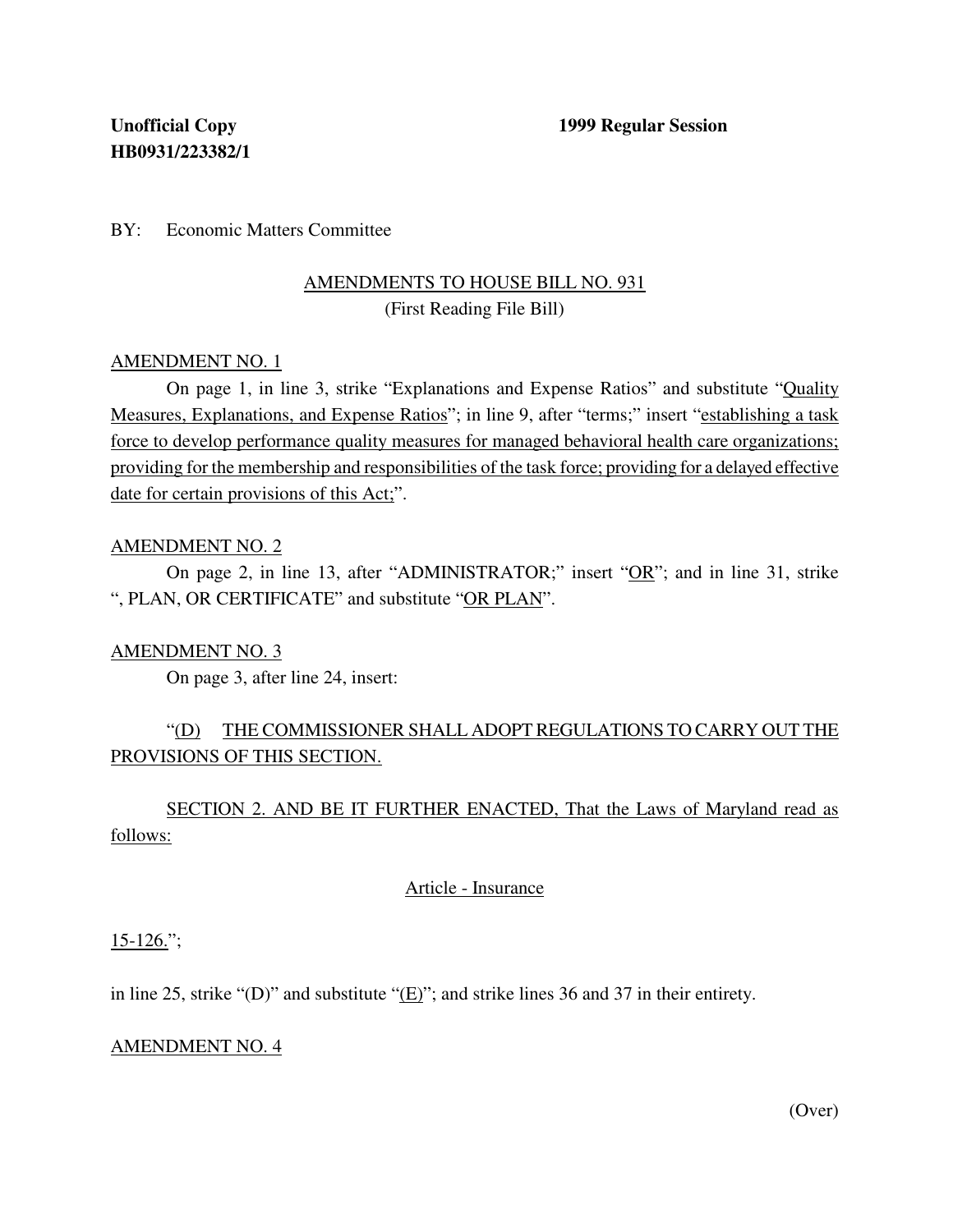On page 3, after line 37, insert: "SECTION 3. AND BE IT FURTHER ENACTED, That:

(a) There is a Task Force to Develop Performance Quality Measures for Managed Behavioral Health Care Organizations.

(b) The Task Force shall consist of the following 10 members:

(1) The Executive Director of the Health Care Access and Cost Commission;

(2) The Secretary of the Department of Health and Mental Hygiene or the Secretary's designee;

(3) The Maryland Insurance Commissioner;

(4) One representative of the managed behavioral care organization industry, appointed by the Health Care Access and Cost Commission;

(5) Two representatives of carriersthat use the services of a managed behavioral care organization, appointed by the Health Care Access and Cost Commission;

(6) One psychologist appointed by the Maryland Psychological Association;

(7) One nurse psychotherapist appointed by the Psychiatric Advanced Practice Nurses of Maryland;

(8) One psychiatrist appointed by the Maryland Psychiatric Society; and

(9) One social worker appointed by the Maryland Society for Clinical Social

Work.

(c) The Executive Director of the Health Care Access and Cost Commission shallserve as the Chairman of the Task Force.

(d) The Task Force shall develop measures of quality for the provision of behavioral health care services to members or enrollees of managed behavioral health care organizations.